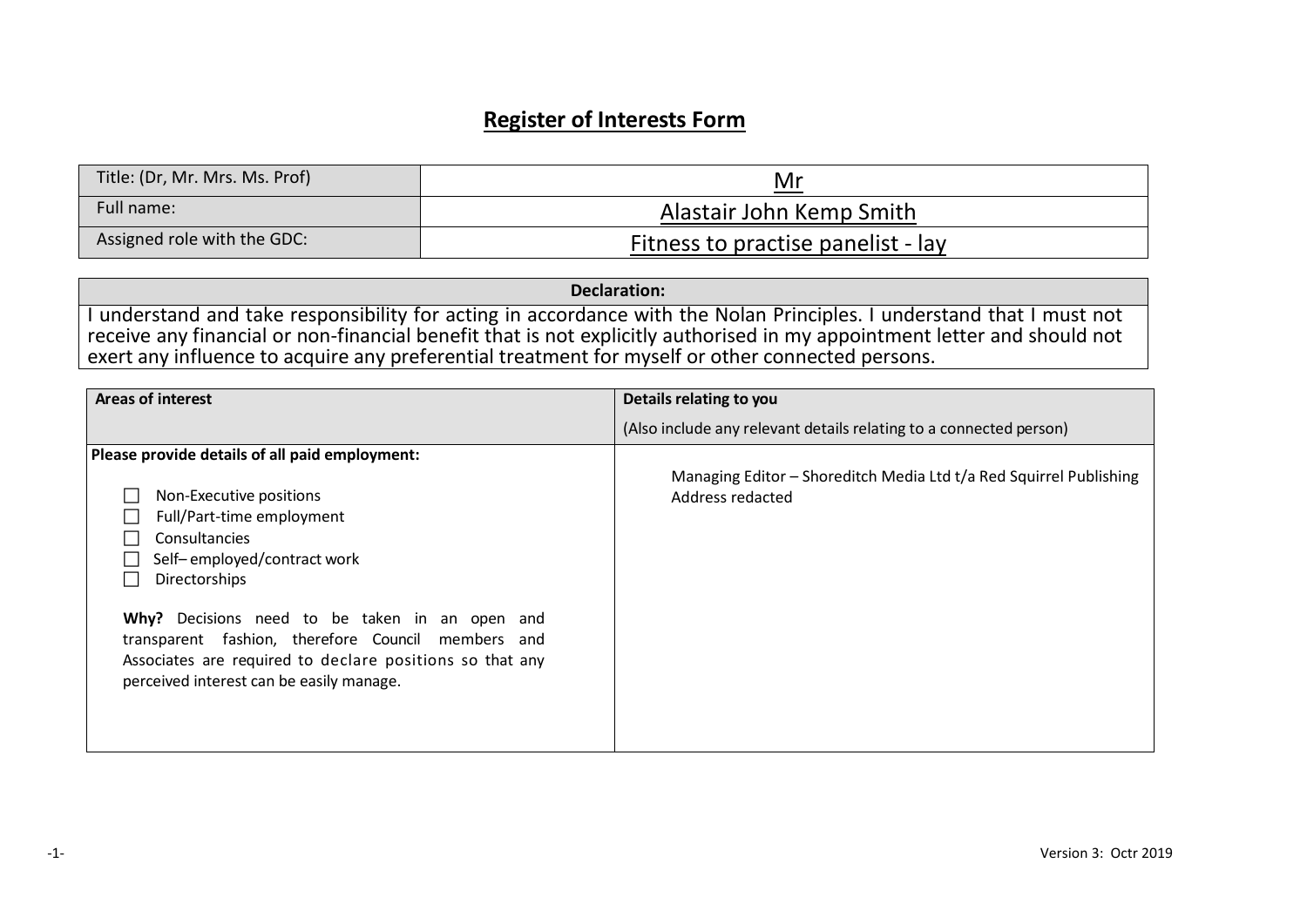| Please give details of all unpaid work, for example:                                                                                                                                                                                                                                                                  |                                                                                                                    |
|-----------------------------------------------------------------------------------------------------------------------------------------------------------------------------------------------------------------------------------------------------------------------------------------------------------------------|--------------------------------------------------------------------------------------------------------------------|
| Roles in organisations associated with healthcare<br>Public service offices<br>Roles of posts held in local or national organisations<br>Trusteeships<br>$\Box$                                                                                                                                                       | Governor - Easton Primary School, Easton, Suffolk IP13 OED<br>Financial Trustee, Friends of Wickham Market School. |
| Why? Decisions need to be taken in an open and<br>transparent fashion, therefore, Council members and<br>Associates are required to declare positions so that any<br>perceived interest can be easily managed.                                                                                                        |                                                                                                                    |
| Please list all businesses you are involved in which have a direct<br>contract<br>with the GDC or are a potential contractor with the GDC.                                                                                                                                                                            | N/A                                                                                                                |
| Why? Council decisions need to be taken in an open and<br>transparent fashion, therefore Council members and<br>Associates are required to declare their interest so that any<br>perceived interests can be easily managed.                                                                                           |                                                                                                                    |
| All membership bodies and associations including political parties,<br>pressure groups and professional bodies of which you are a member or<br>are associated.                                                                                                                                                        | Member - Independent Publishers Guild                                                                              |
| Why? Council members and Associates are free to engage in<br>political activities or to maintain associations with<br>professional organisations. Council members and Associates<br>are required to declare such positions to give assurance<br>that these do not conflict with the Council's statutory<br>functions. |                                                                                                                    |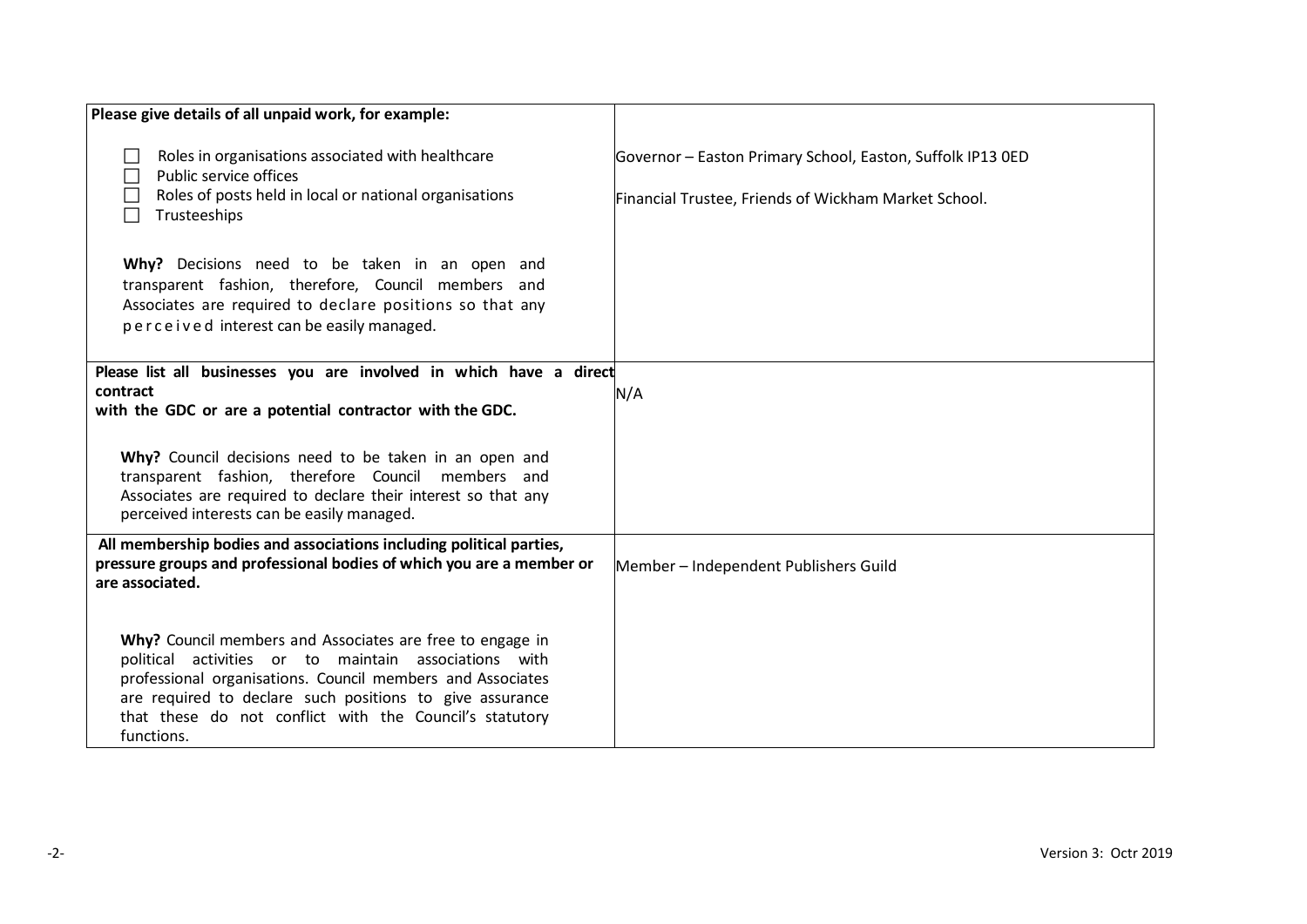| Do you have close personal ties with the GDC's advisers, directors or<br>employees?                                                                                                                                                                     | N/A |
|---------------------------------------------------------------------------------------------------------------------------------------------------------------------------------------------------------------------------------------------------------|-----|
| Why? Council members or Associates who have close ties with advisors,<br>directors or employees may be perceived as having an undue<br>influence<br>on decisions. This must be declared so that it can be managed in an<br>open and transparent manner. |     |
| Any other conflicts not covered by the above?                                                                                                                                                                                                           | N/A |

#### **Council Members:**

- $\Box$  I will update my register every three months and more frequently if any significant changes occur.
- $\Box$  I will, as soon as practicable but not more than seven working days after, alert the Head of Governance/Executive Director, Legal and Governance or relevant Director if I meet the criteria for disqualification as set out in the GDC (Constitution) Order 2009 or the GDC (Constitution of Committees) Order 2009.

### **Governance Associates (including independent Members of Committees and Members of the Appointments Committee - SPC):**

- o I will update my register every twelve months and more frequently if any significant changes occur.
- o I will, as soon as practicable but not more than seven working days after, alert the Head of Governance/Executive Director, Legal and Governance or relevant Director if I meet the criteria for disqualification as set out in the GDC (Constitution) Order 2009 or the GDC (Constitution of Committees) Order 2009.

## **Other Associates (including Fitness to Practise panellists, Registration panellists, Education Associates etc.):**

 $\Box$  I will update my register every twelve months and more frequently if any significant changes occur.